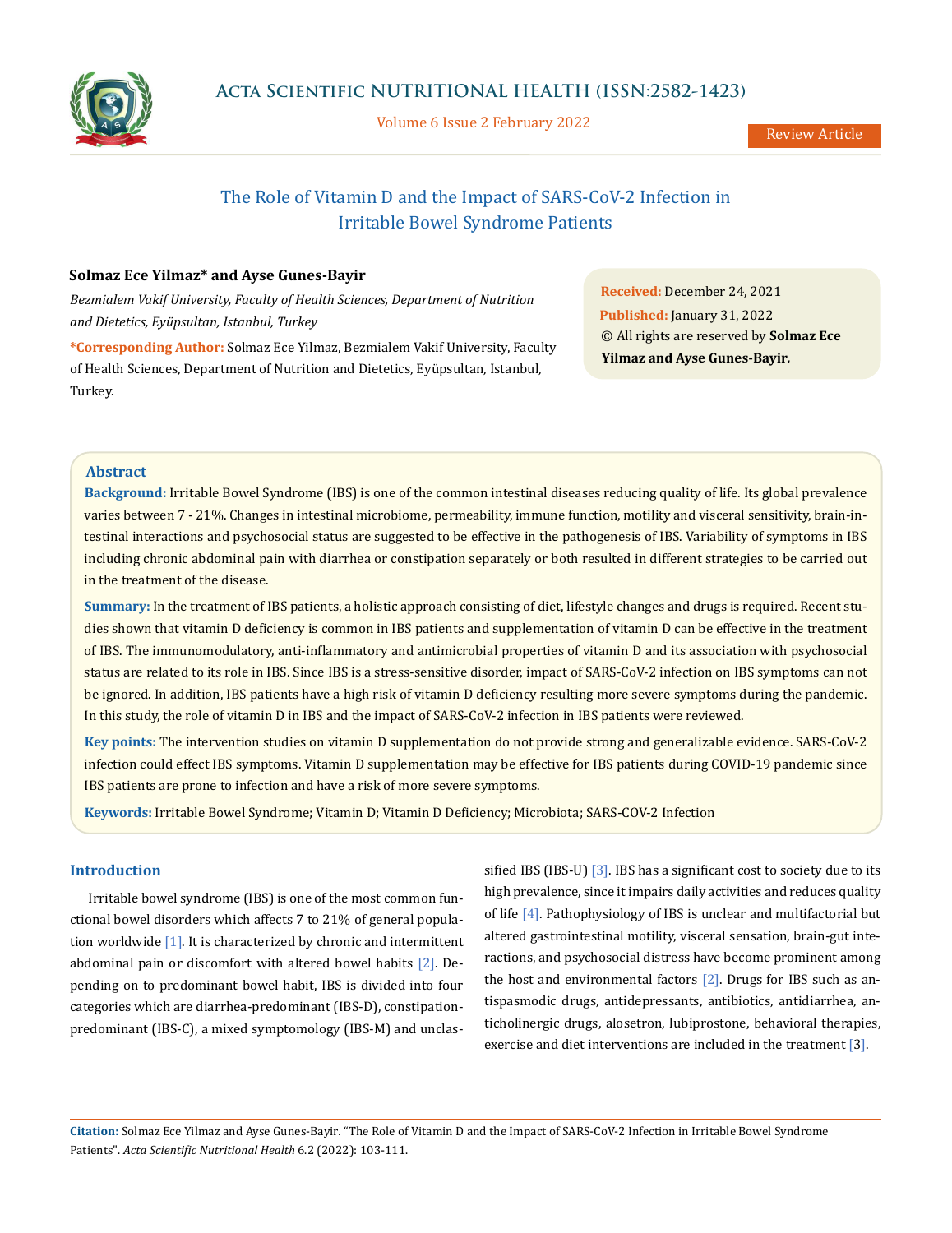Vitamin D is a fat-soluble steroid hormone which participates in many cellular mechanisms particularly in calcium-phosphorus metabolism and bone mineralization. Its deficiency is associated with inflammatory bowel disorders, colorectal cancer, depression, sclerosis, and some other pathologies  $[5]$ . Being a crucial hormone for the organism, vitamin D aids the calcium and phosphate absorption and also controls the parathyroid hormone secretion. Low vitamin D levels are common in IBS patients and are negatively correlated with symptom severity, similarly as in gastrointestinal diseases like IBD and colorectal cancer  $[6]$ . The immunomodulator, anti-inflammatory and antimicrobial properties of vitamin D are associated with its role in IBS [7]. Vitamin D has an important role in many factors associated with the onset and recurrence of IBS such as anxiety and depression, imbalance in intestinal permeability, inflammation and response to microorganisms in epithelial cells. Therefore, vitamin D supplementation may be effective in the control and remission of the disease  $[8]$ .

SARS-CoV-2 infection has become a global health issue emerging from Wuhan, China in late December 2019, affecting morbidity, mortality, economic loses, and social issues indirectly as a result of social isolation [9]. In addition to people's fear of infection, preventions, restrictions and prohibitions to control the disease globally caused stress in life. Since IBS is a stress-sensitive disorder, symptoms of patients can be influenced by the pandemic situation  $[10]$ . Patients with gastrointestinal disorders have an increased risk of SARS-CoV-2 infection owing to existence of gut dysbiosis [11]. Vitamin D supplementation is suggested especially to people with high vitamin D deficiency risk during COVID-19 pandemic [12].

#### **IBS pathophysiology**

IBS has a multifactorial, complex and unclear pathophysiology including changes in gut microbiome, genetic factors, immune response, physiologic stress, and psychosocial factors with some possible mechanisms [8,13].

#### **Gut motility**

Gut-brain axis dysregulation causes dysmotility throughout intestines. Motility response increases against stressors in IBS patients [14]. Increased gas retention in intestines and delayed transit of the gas from duodenum to rectum were reported in IBS patients [15].

#### **Food intolerance**

Fermentable oligosaccharides, disaccharides, monosaccharides and polyols (FODMAPs) triggers IBS symptoms. A metaanalysis demonstrated that a low FODMAP diet may improve IBS symptoms especially abdominal pain, bloating, and diarrhea [16].

#### **Inflammation**

IBS symptoms can be seen in patients with inflammatory diseases like celiac, inflammatory bowel disease or gastroenteritis. Although, there is an unclear pathophysiology of inflammation on IBS symptoms, there is an possible explanation that the inflammatory response alters intestinal permeability resulting in IBS symptoms [17].

#### **Intestinal hypersensitivity**

Intestinal hypersensitivity is a clinical marker of IBS which has an unclear reason. After an inflammation it can be seen with intestinal permeability [18]. Because of longer intestine emptying times; bowel distention and bloating are encountered as symptoms of intestinal permeability in IBS patients [15].

#### **Post-infection**

After an enteric infection, IBS symptoms are observed in 20% of patients. Prolonged fever, prolonged infection, anxiety, depression, and younger age are possible risk factors causing IBS symptoms [17].

#### **Stress and depression**

Stress, anxiety and depression are main psychological comorbities worsening IBS symptoms. Brain-gut axis dysfunction is a possible explanation of IBS pathophysiology. While central nervous system can change gut physiology, alterations in the gut can also effect psychology through interacting with brain [13].

#### **Microbiome**

IBS patients have altered microbiota and lower number and variety of bacterias in their gut [17]. Altered microbiota takes place IBS pathogenesis through increased permeability, changes in immune response, gut-brain axis and gut function [14].

## **Genetics**

A wide range of genes and their interactions were explained as genetic impact of IBS. Some familial similarities related to having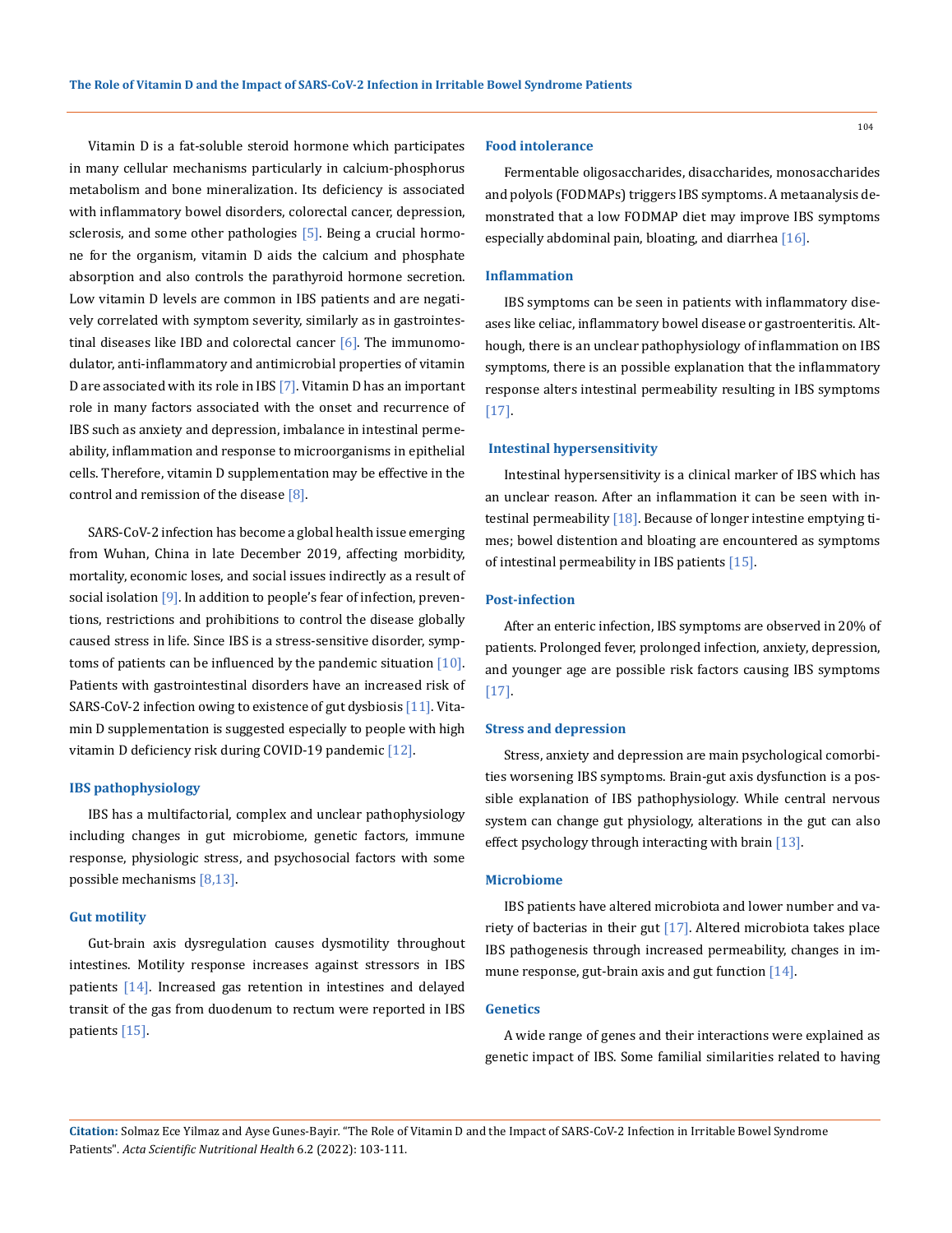a monozygotic twin and mother with IBS were shown in several studies. Additionaly, many patients with IBS report that they have relatives experiencing IBS [13].

#### **IBS management**

IBS management consists of individualized and multidisciplinary approach including pharmacological treatment, psychological therapy and dietary intervention. Antispasmodics, antidepressants, eluxadoline, lubiprostone, and linaclotide are suggested pharmacological therapies for IBS management. Low fermentable oligosaccharides, disaccharides, monosaccharides, polyols (FODMAP) diet, peppermint oil, probiotics, psyllium (not wheat bran), cognitive behavioral therapy and hypnotherapy are recommended as nonpharmacological treatment options [19]. Since it is a symptom-based syndrome, it is important to define gastrointestinal symptoms and the IBS subtype before selecting the treatment method [1]. Regular physical activity is recommended to IBS patients in order to get rapid bowel habits and improve the symptoms of illness. Some studies conducted with IBS patients support that exercise decreases colonic transit time and gastrointestinal symptoms [3]. Ninety percent of IBS patients associate their symptoms with their diet and make dietary restrictions [1]. Dietary interventions in IBS mainly consist of low FODMAP diet, gluten free diet. However, most of the dietary interventions have low level of recommendation and strength of evidence. Low FODMAP diet takes the largest part of literature in terms of dietary interventions. Besides, fiber consumption has a strong evidence, especially poorly fermentable and soluble fiber is recommended for IBS treatment [3].

### **Vitamin D mechanism on IBS pathophysiology**

Although the exact pathophysiology of IBS has not been identified; changes in the gut microbiome, intestinal permeability, gut immune function, visceral sensation, brain-gut interactions, and psychosocial status are demonstrated as possible mechanisms [2]. Vitamin D has role in these mechanisms in terms of intestinal barrier function, immune response, T-cell regulation and central sensitivity  $\lceil 20 \rceil$  (Figure 1). Vitamin D synthesis begins with activation of 7-dehydrocholesterol in the skin. It is hydroxylated in the liver to produce 25-hydroxycholecalciferol and converted to 1,25 (OH)2D3 in the kidney to produce its active form. Vitamin D receptor intercedes biological activity of 1,25(OH)2D3. Vitamin D and vitamin D receptor regulates gut microbiome altering gut microbiome composition, regulating immune response, microbiota dysbiosis and gut tolerance [21].



#### **Vitamin D and microbiota**

Vitamin D has a potential effect on microbiota. Its deficiency causes dysbiosis that induces inflammation. Vitamin D may alter gut microbiota through affecting intestinal immune cells. On the other hand, if vitamin D levels are low, specific bacterias compete with other microorganisms and lower the immune response  $[8]$ . In addition, alterations in vitamin D receptor gene affect human gut microbiome. Vitamin D and vitamin D receptor signaling is significant in intestinal barrier function, immunity and homeostasis [22].

#### **Vitamin D and immune response**

Effect of vitamin D on immune system is demonstrated for Inflammatory Bowel Diseases (IBD). As immune system has also an important role in IBS pathophysiology, vitamin D may have similar effects on IBS [8]. Vitamin D receptors and enzymes regulate immune system through antigen-presenting-cells, T cells, B cells and monocytes [23].

## **Vitamin D and psychological comorbidities**

According to American Association of Gastroenterology, depression and anxiety is prevalent (%60) in IBS patients and exacerbates gastrointestinal symptoms [24]. The relationship between vitamin D deficiency and depression has been investigated in many studies. Therefore; vitamin D supplementation can improve symptoms and quality of life by improving anxiety, stress and depression in IBS patients [25]. Dysregulated serotonin production and vitamin D insufficiency may have a role in IBS pathophysiology and pathogenesis. Vitamin D modulates the expression of genetic biomarkers of IBS [26].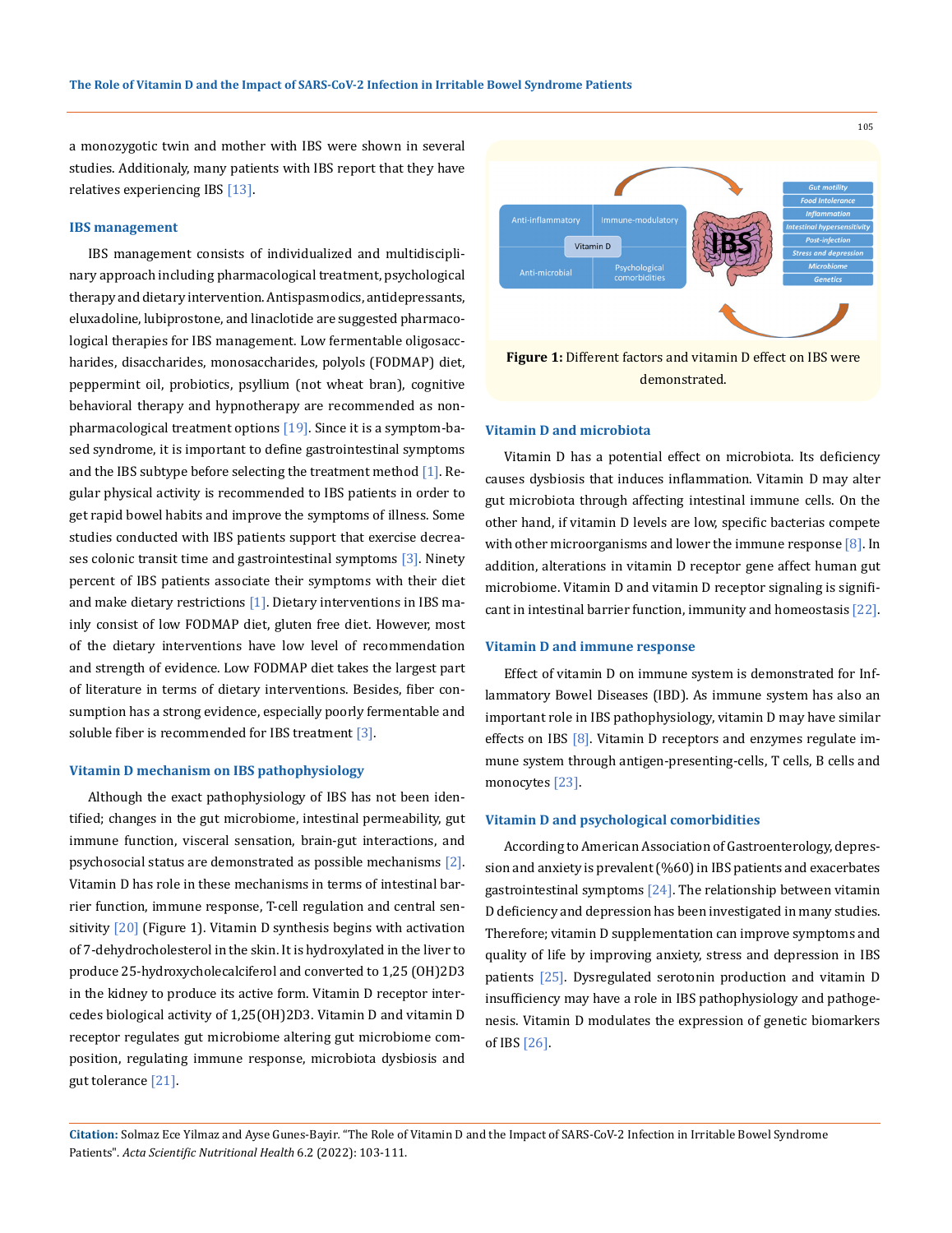#### **Vitamin D status**

 Low level of sunlight exposure, diet with low vitamin D, dark skin color, aging and obesity take part as risk factors of vitamin D deficiency  $[27]$ . It is estimated that vitamin D deficiency is very common, occuring in 1 billion people worldwide [28]. Prevalence rates of 25(OH)D levels < 50 nmol/L (or 20 ng/ml) have been stated as 24% in US, 37% in Canada, and 40% in Europe. These levels have been estimated lower in children and elderly [29]. According to Endocrine Society, less than 20 ng/mL (50 nmol/L) of 25(OH)D level is defined as deficiency, levels between 20 to 29.9 ng/mL (52- 72 nmol/L) is defined as insufficiency whereas levels higher than 30 ng/mL (75 nmol/L) is defined as sufficiency [30]. Moreover, Institute of Medicine (IOM) recommends 20 ng/mL (50 nmol/L) of vitamin D for a healthy individual in order to maintain bone health [31]. Vitamin D intoxication occurs when the levels reach 150 ng/ mL [28].

#### **Vitamin D deficiency in IBS**

Vitamin D deficiency is defined as 25(OH)D level of less than 20 ng/ml [28]. Vitamin D status of IBS patients were investigated in several observational studies. Vitamin D deficiency was found significantly more common (82%) in patients with IBS compared to healthy individuals [32]. In a study, 1000 IBS patients were examined and serum 25(OH)D concentrations were lower than 30 nmol in 72% of women and 3% of men  $[6]$ . According to study conducted with 90 IBS patients and control group; 66.7% of patients' serum 25(OH)D levels were lower than 20 ng/ml. In addition to the high prevalence of vitamin D deficiency in IBS patients, vitamin D deficiency is associated with more severe clinical symptoms and lower quality of life. There is a significant association between vitamin D levels and quality of life  $[33]$ . In a retrospective study; vitamin D deficiency has been reported among more than 50% of pediatric IBS patients ages between 6 - 21 years. The study suggests that it is important to perform routine screening of vitamin D levels in these patients. This study also states that female gender and migraine are posssible factors associated with lower vitamin D levels [34]. In a cross-sectional study with 965 adolescent girls, IBS was found to be associated with reduced vitamin D levels. Patients with higher physical activity levels had higher vitamin D levels. Furthermore, being overweight and obese and lower AST and ALT concentrations were reversely related with vitamin D status  $\left[35\right]$ .

Dietary sources, supplements and ultraviolet B exposure are known as main sources of vitamin  $D$  [28]. Natural sources of vitamin D are limited in foods that is why in some countries foods are fortified with vitamin D. It is found in foods in two forms: cholecalciferol (D<sub>3</sub>) from animal sources and ergocalciferol (D<sub>2</sub>) from plant sources. Fish, egg yolk and liver are good sources of vitamin  ${\mathsf D}_{\mathsf a_j}$ whereas some mushrooms are good sources of vitamin  ${\mathsf D}_{\mathsf 2}$ . Fortification can be made with  ${\mathsf D}_2$  and  ${\mathsf D}_3$  forms. Milk, breakfast cereals, margarine and fortified orange juice are some fortified foods in US [36].

There is no international recommendation for optimum vitamin D supplementation. The Endocrine Society recommends 10,000 IU as daily safe level, while the 10M and The European Food and Safety Authority recommend to stay below 4000 IU/day (100 µg) [29].

#### **Vitamin D in treatment of IBS**

There are intervention studies investigating effects of vitamin D supplementation on IBS. In a 6-month study conducted with adolescents with IBS and vitamin D deficiency, vitamin D supplementation compared to the placebo group resulted in significant improvement in IBS symptoms and quality of life and it created a significant increase (2-fold) in serum vitamin D levels [7]. In a double-blind, randomized and placebo-controlled study; IBS patients were given 50,000 IU of vitamin D3 or a placebo. There was a significant improvement in IBS symptoms. Vitamin D supplements improve the quality of life (QoL) in IBS patients by improving anxiety and depression [37]. According to the factorial blinded study of effects of vitamin D and soy isoflavones on IBS treatment with women participants, co-administration of vitamin D and soy isoflavones significantly effected on total score of IBS. However, it did not improved symptom scores and quality of life. Vitamin D and soy isoflavones alone significantly improved symptom scores and quality of life [38]. Another study of vitamin D and soy isoflavones co-administration showed that vitamin D and soy isoflavones supplementation reduced plasma inflammatory markers and fecal protease activity which can be related to inflammation and intestinal permeability of IBS [39]. Jalili., *et al*. also carried a double-blind, randomized and placebo-controlled study in order to indicate effect of vitamin D on women participants with IBS who do not get medicine for their symptoms and have similar diets. 6 weeks of vitamin D supplementation improved patients' IBS symptoms and QoL

**Citation:** Solmaz Ece Yilmaz and Ayse Gunes-Bayir*.* "The Role of Vitamin D and the Impact of SARS-CoV-2 Infection in Irritable Bowel Syndrome Patients". *Acta Scientific Nutritional Health* 6.2 (2022): 103-111.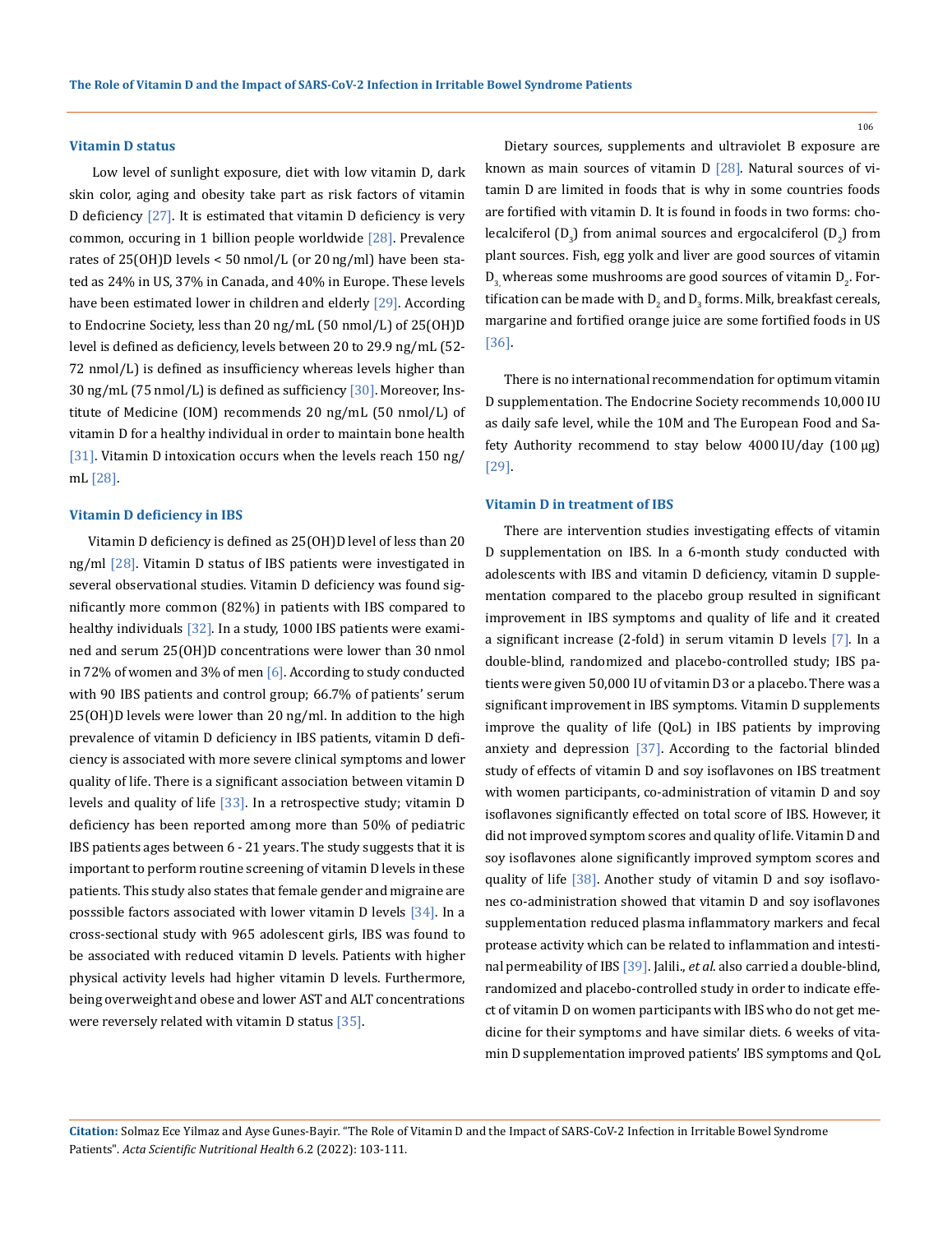[20]. A case study examined a woman with IBS who was diagnosed 20 years ago and high dose of vitamin D (50 - 75 μg per day) positively affected IBS symptoms, bowel functions, anxiety and depression. Also, social media accounts of IBS patients analysed in same paper and vitamin D supplementation improved symptoms in %70 of patients  $[40]$ . Another randomized clinical trial, conducted in patients with diarrhea-predominant IBS (IBS-D), analyzed the effects of vitamin D supplementation on pathogenesis. Participants were taken 50,000 IU/week of vitamin D3 or placebo. Vitamin D3 supplementation improved symptom severity, quality of life, depression and visceral sensitivity in IBS patients after 9 weeks of treatment. Serum serotonin concentrations and anxiety levels were not found significantly different  $[24]$ . Based on the knowledge of immune-modulatory and anti-inflammatory role of vitamin D, effect of vitamin D on inflammatory cytokines and biomarkers of oxidative stress were investigated in a trial. The double-blinded, placebo-controlled randomized study was conducted with 90 IBS patients for 6 months. Vitamin D supplementation showed a positive impact on some of these markers especially on IBS-D  $[41]$ . In a 12-week, randomized and double blinded study; it has been found that low vitamin D levels are associated with low quality of life in IBS  $[42]$ . The study indicates that vitamin D supplementation, compared to placebo and both vitamin D and probiotics, may have a positive effect on IBS patients with vitamin D deficiency through enhancing life quality of patients. Although this study of IBS did not find it effective, according to the results of a systematic review; co-supplementation of vitamin D and probiotics is effective in management of many chronic diseases  $[43]$ .

#### **Impacts of SARS-CoV-2 infection in IBS patients**

COVID-19 pandemic may affect gastrointestinal and psychological symptoms of IBS which is a gut-brain disorder responsive to stress [44]. Anxiety, stress and depression have become more prevalent worldwide since the beginning of COVID-19 pandemic. Spending longer time in quarantine was associated with increased psychological problems while family support was associated with decreased anxiety, stress and depression  $[45]$ . A study aiming to examine the effects of COVID-19 pandemic on IBS patients asserted that participants with IBS had worsened well-being and less adherence to social distancing compared to non-IBS participants. Most of the IBS patients reported that their symptoms have not changed during pandemic, about 27% of patients reported improved symptoms and about 12% of patients reported worsened symptoms. A higher proportion of the participants not experiencing symptom changes were disposed to maintain social distancing for an indefinite time period compared to those with worsened symptoms. Furthermore, participants with no symptom changes had better emotional well-being. Those participants had more fear of infection and applied better hygiene practices compared to participants with symptom deterioration  $[10]$ . COVID-19 pandemic may cause stress which exaggerates IBS symptoms in patients. An observational study analysed the impact of the COVID-19 related stress on patients with IBS in Saudi Arabia. The patients reported fear of self-infection or a family member infection and fear of death. Most of the stressed patients reported that they usually experience more severe symptoms. Some of them consulted a physician and used medication [46]. Another study examined the effect of COVID-19 caused stress on gastrointestinal symptoms of IBS, anxiety and depression. Most of the subjects reported increased stress, anxiety and depression in addition to increased gastrointestinal symptoms such as diarrhea, constipation and abdominal pain in about half of the subjects [47]. An online survey study conducted in Japan investigated SARS-CoV-2 infection on IBS and functional dyspepsia (FD) patients. The study demonstrated that COVID-19 pandemic caused negative impact on IBS/FD. Major percentage of subjects (85.3%) did not report changes in symptoms followed by worsened symptoms (11.9%) and improved symptoms (2.8%). Subjects with both IBS and FD got the worst symptom scores [44]. Psychological disease comorbidity and occupational issues were suggested as factors worsening or improving IBS symptom severity. Youth, commuting public transportation before quarantine, working from home and flexible work or school hours were found as improving factors while occupational stress was an worsening factor [44].

Although COVID-19 pandemic has some properties such as causing stress and poor well-being which may negatively effect IBS symptom severity, no change or improvement in symptoms were observed in a high percentage of patients. This condition was defined as COVID-19 IBS paradox by some researchers [10]. Low quality of life in IBS patients tends to higher risk of depression. Alterations in bowel habits, worries about body image, food choices and other social worries impair daily and social activities [48]. Flexible work hours, better social well-being due to social support of close ones, less stressed conditions related to work and a controlled environment preventing impairments in activities have been explained as possible causes of improvement in symptoms [10] (Figure 2).

**Citation:** Solmaz Ece Yilmaz and Ayse Gunes-Bayir*.* "The Role of Vitamin D and the Impact of SARS-CoV-2 Infection in Irritable Bowel Syndrome Patients". *Acta Scientific Nutritional Health* 6.2 (2022): 103-111.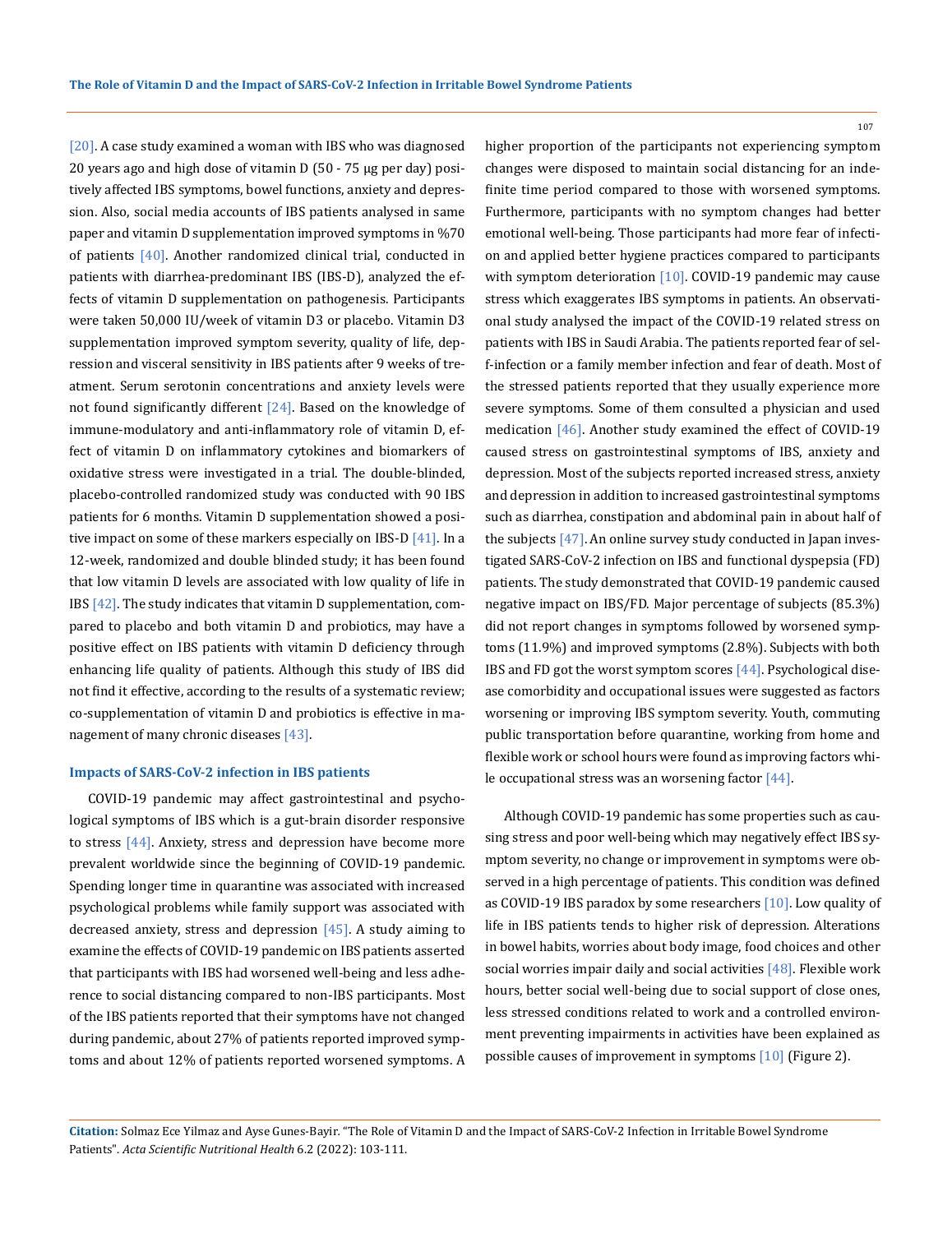

#### **COVID-19 Risk and Impact of Vitamin D in IBS Patients**

Studies show that vitamin D supplementation may protect against respiratory tract infections through its anti-inflammatory and immunomodulatory role and inhibition of viral replication (Ali, 2020). T regulatory lymphocytes provide a defence mechanism against inflammation and viral infection and vitamin D supplementation can increase its levels. Additionally, an increase in inflammatory cytokines associated with low levels of vitamin D causes an increased risk of viral respiratory tract infections [49]. Vitamin D supplementation is recommended to people who have more risk of vitamin D deficiency during COVID-19 pandemic. However, there is not enough evidence on its effect on COVID-19 severity and mortality [12]. Patients with gastrointestinal diseases like IBS and comorbidites like type 2 diabetes and obesity are prone to gut dysbiosis leading higher severity and infection risk of COVID-19 (Figure 3). Altered fecal microbiota was associated with SARS-CoV-2 infection and COVID-19 severity at fecal level. Therefore, therapeutic approaches to manage gut microbiota are necessary  $[11]$ . Since vitamin D deficiency is a common problem for people with IBS, it may be important to get sufficient vitamin D especially during pandemic.



# in IBS patients.

## **Conclusion**

IBS is a common gastrointestinal disease reducing quality of life and has important effects on societies. Symptom variability and multifactorial pathogenesis of IBS needs to follow a multidisciplinary approach in IBS treatment. Vitamin D is a crucial hormone for the organism and the factors related psychosocial comorbidities, immune response and gut microbiome are possible effects of Vitamin D on IBS. Vitamin D deficiency in IBS patients and its association with lower quality of life and severe symptoms were demonstrated in several studies. Furthermore, the intervention studies on vitamin D supplementation do not provide strong and generalizable evidence due to the differences in dose administered, duration of treatment and sample size. Therefore; further long-term studies with larger sample size are needed for the application of vitamin D in the treatment of IBS. SARS-CoV-2 infection could effect IBS symptoms negatively because of social isolation and stress of the pandemic. On the other hand, no change or improvement in symptoms were observed in a high percentage of patients. In addition, IBS patients are prone to infection and have a risk of more severe symptoms because of gut dysbiosis and a high risk of vitamin D deficiency. That is why, vitamin D supplementation may be more effective for IBS patients during COVID-19 pandemic. Also, health effects of pandemic on IBS patients should be investigated in future studies.

#### **Conflict of Interest Statement**

The authors have no conflicts of interest to declare.

#### **Funding Sources**

No funding has been received.

## **Author Contributions**

The contributions of the authors are as follow: S.E. Yilmaz, A. Gunes-Bayir, for searching published papers on the current theme; S.E. Yilmaz, A. Gunes-Bayir for designing this study; S.E. Yilmaz for writing this paper. All authors read and approved the manuscript. **Bibliography**

- 1. Chey WD., *et al*[. "Irritable Bowel Syndrome:](https://pubmed.ncbi.nlm.nih.gov/25734736/) A Clinical Review". JAMA [313.9 \(2015\): 949-958.](https://pubmed.ncbi.nlm.nih.gov/25734736/)
- 2. [Schoenfeld PS. "Advances in IBS 2016: A Review of Current](https://pubmed.ncbi.nlm.nih.gov/28070176/)  [and Emerging Data".](https://pubmed.ncbi.nlm.nih.gov/28070176/) *Gastroenterol Hepatol (NY)* 12.8.3 (2016): [1-11.](https://pubmed.ncbi.nlm.nih.gov/28070176/)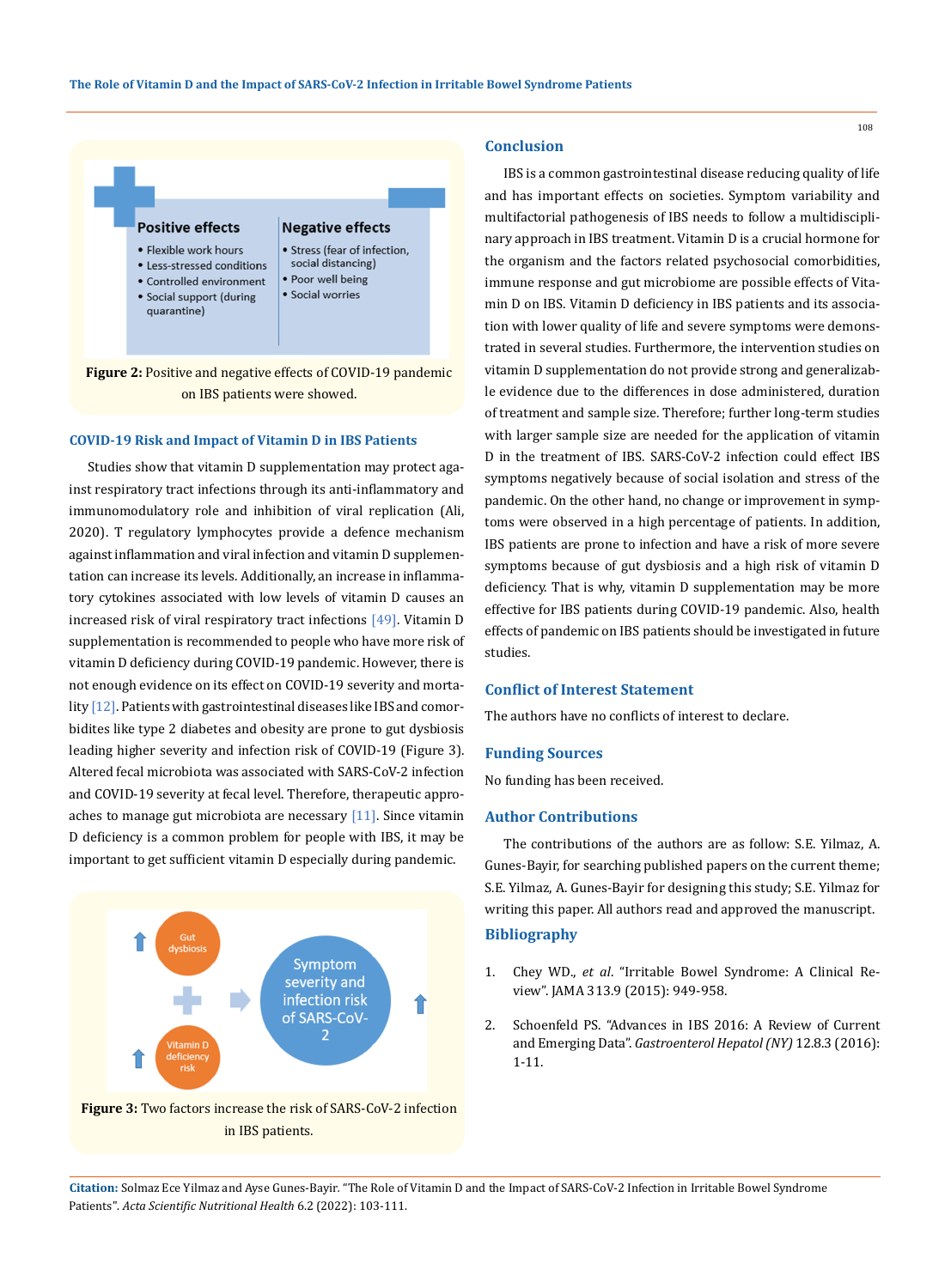- 3. Ford AC., *et al*[. "ACG Task Force on Management of Irritable](https://pubmed.ncbi.nlm.nih.gov/29950604/)  [Bowel Syndrome. American College of Gastroenterology](https://pubmed.ncbi.nlm.nih.gov/29950604/)  [Monograph on Management of Irritable Bowel Syndrome".](https://pubmed.ncbi.nlm.nih.gov/29950604/) *The American [Journal of Gastroenterology](https://pubmed.ncbi.nlm.nih.gov/29950604/)* 113.2 (2018): 1-18.
- 4. Jerndal P., *et al*[. "Gastrointestinal‐specific anxiety: an impor](https://bpsmedicine.biomedcentral.com/articles/10.1186/1751-0759-8-10)[tant factor for severity of GI symptoms and quality of life in](https://bpsmedicine.biomedcentral.com/articles/10.1186/1751-0759-8-10)  IBS". *[Neurogastroenterology and Motility](https://bpsmedicine.biomedcentral.com/articles/10.1186/1751-0759-8-10)* 22 (2010): 646-e179.
- 5. [DeLuca HF. "Overview of general physiologic features and](https://pubmed.ncbi.nlm.nih.gov/15585789/)  functions of vitamin D". *The American [Journal of Clinical Nutri](https://pubmed.ncbi.nlm.nih.gov/15585789/)tion* [80.6 \(2004\): 1689-1696.](https://pubmed.ncbi.nlm.nih.gov/15585789/)
- 6. Williams CE., *et al*[. "Vitamin D status in irritable bowel syn](https://pubmed.ncbi.nlm.nih.gov/29367731/)[drome and the impact of supplementation on symptoms: what](https://pubmed.ncbi.nlm.nih.gov/29367731/)  [do we know and what do we need to know?"](https://pubmed.ncbi.nlm.nih.gov/29367731/) *European Journal of Clinical Nutrition* [72.10 \(2018\): 1358-1363.](https://pubmed.ncbi.nlm.nih.gov/29367731/)
- 7. El Amrousy D., *et al*[. "Vitamin D supplementation in ado](https://pubmed.ncbi.nlm.nih.gov/29637918/)[lescents with irritable bowel syndrome: Is it useful? A ran](https://pubmed.ncbi.nlm.nih.gov/29637918/)domized controlled trial". *[Saudi J Gastroenterol](https://pubmed.ncbi.nlm.nih.gov/29637918/)* 24.2 (2018): [109-114.](https://pubmed.ncbi.nlm.nih.gov/29637918/)
- 8. Barbalho SM., *et al*[. "Irritable bowel syndrome: a review of the](https://pubmed.ncbi.nlm.nih.gov/30791775/)  [general aspects and the potential role of vitamin D".](https://pubmed.ncbi.nlm.nih.gov/30791775/) *Expert [Review of Gastroenterology and Hepatology](https://pubmed.ncbi.nlm.nih.gov/30791775/)* 13.4 (2019): 345- [359.](https://pubmed.ncbi.nlm.nih.gov/30791775/)
- 9. Romano CM., *et al*[. "Past, present, and future of COVID-19: a](https://pubmed.ncbi.nlm.nih.gov/32725080/)  review". *[Brazilian Journal of Medical](https://pubmed.ncbi.nlm.nih.gov/32725080/) and Biological Research* [53.9 \(2020\): e10475.](https://pubmed.ncbi.nlm.nih.gov/32725080/)
- 10. Quek S., *et al*[. "Impact of the coronavirus disease 2019 pan](https://pubmed.ncbi.nlm.nih.gov/33615534/)[demic on irritable bowel syndrome".](https://pubmed.ncbi.nlm.nih.gov/33615534/) *Journal of Gastroenterology and Hepatology* [36.8 \(2021\): 2187-2197.](https://pubmed.ncbi.nlm.nih.gov/33615534/)
- 11. Vodnar DC., *et al*[. "Coronavirus Disease \(COVID-19\) Caused](https://pubmed.ncbi.nlm.nih.gov/33363049/)  [by \(SARS-CoV-2\) Infections: A Real Challenge for Human Gut](https://pubmed.ncbi.nlm.nih.gov/33363049/)  Microbiota". *[Frontiers in Cellular and Infection Microbiology](https://pubmed.ncbi.nlm.nih.gov/33363049/)* 10 [\(2020\): 575559.](https://pubmed.ncbi.nlm.nih.gov/33363049/)
- 12. [Ali N. "Role of vitamin D in preventing of COVID-19 infec](https://pubmed.ncbi.nlm.nih.gov/32605780/)[tion, progression and severity".](https://pubmed.ncbi.nlm.nih.gov/32605780/) *Journal of Infection and Public Health* [13.10 \(2020\): 1373-1380.](https://pubmed.ncbi.nlm.nih.gov/32605780/)
- 13. [Black CJ and Ford AC. "Global burden of irritable bowel syn](https://pubmed.ncbi.nlm.nih.gov/32296140/)[drome: trends, predictions and risk factors".](https://pubmed.ncbi.nlm.nih.gov/32296140/) *Nature Reviews. [Gastroenterology and Hepatology](https://pubmed.ncbi.nlm.nih.gov/32296140/)* 17.8 (2020): 473-486.
- 14. Radovanovic-Dinic B., *et al*[. "Irritable bowel syndrome from](https://pubmed.ncbi.nlm.nih.gov/29358788/)  etiopathogenesis to therapy". *[Biomedical Papers of the Medi](https://pubmed.ncbi.nlm.nih.gov/29358788/)[cal Faculty of the University Palacky, Olomouc, Czechoslovakia](https://pubmed.ncbi.nlm.nih.gov/29358788/)* [162.1 \(2018\): 1-9.](https://pubmed.ncbi.nlm.nih.gov/29358788/)
- 15. [Defrees DN and Bailey J. "Irritable Bowel Syndrome: Epidemi](https://pubmed.ncbi.nlm.nih.gov/29132527/)[ology, Pathophysiology, Diagnosis, and Treatment".](https://pubmed.ncbi.nlm.nih.gov/29132527/) *Primary Care* [44.4 \(2017\): 655-671.](https://pubmed.ncbi.nlm.nih.gov/29132527/)
- 16. Altobelli E., *et al*[. "Low-FODMAP Diet Improves Irritable Bowel](https://www.ncbi.nlm.nih.gov/pmc/articles/PMC5622700/)  [Syndrome Symptoms: A Meta-Analysis".](https://www.ncbi.nlm.nih.gov/pmc/articles/PMC5622700/) *Nutrients* 9.9 (2017): [940.](https://www.ncbi.nlm.nih.gov/pmc/articles/PMC5622700/)
- 17. Hadjivasilis A., *et al*[. "New insights into irritable bowel syn](https://pubmed.ncbi.nlm.nih.gov/31700231/)[drome: from pathophysiology to treatment".](https://pubmed.ncbi.nlm.nih.gov/31700231/) *Annals of Gastroenterology* [32.6 \(2019\): 554-564.](https://pubmed.ncbi.nlm.nih.gov/31700231/)
- 18. [Zhou Q and Verne GN. "New insights into visceral hypersensi](https://pubmed.ncbi.nlm.nih.gov/21643039/)[tivity--clinical implications in IBS".](https://pubmed.ncbi.nlm.nih.gov/21643039/) *Nature reviews. Gastroen[terology and Hepatology](https://pubmed.ncbi.nlm.nih.gov/21643039/)* 8.6 (2011): 349-355.
- 19. Moayyedi P., *et al*[. "Canadian Association of Gastroenterology](https://pubmed.ncbi.nlm.nih.gov/31294724/)  [Clinical Practice Guideline for the Management of Irritable](https://pubmed.ncbi.nlm.nih.gov/31294724/)  Bowel Syndrome (IBS)". *[Journal of the Canadian Association of](https://pubmed.ncbi.nlm.nih.gov/31294724/)  [Gastroenterology](https://pubmed.ncbi.nlm.nih.gov/31294724/)* 2.1 (2019): 6-29.
- 20. Jalili M., *et al*[. "Effects of Vitamin D Supplementation in Pa](https://pubmed.ncbi.nlm.nih.gov/30820303/)[tients with Irritable Bowel Syndrome: A Randomized, Double-](https://pubmed.ncbi.nlm.nih.gov/30820303/)[Blind, Placebo-Controlled Clinical Trial".](https://pubmed.ncbi.nlm.nih.gov/30820303/) *International Journal [of Preventive Medicine](https://pubmed.ncbi.nlm.nih.gov/30820303/)* 10 (2019): 16.
- 21. [Shang M and Sun J. "Vitamin D/VDR, Probiotics, and Gastro](https://pubmed.ncbi.nlm.nih.gov/27915988/)intestinal Diseases". *[Current Medicinal Chemistry](https://pubmed.ncbi.nlm.nih.gov/27915988/)* 24.9 (2017): [876-887.](https://pubmed.ncbi.nlm.nih.gov/27915988/)
- 22. [Sun J. "Dietary vitamin D, vitamin D receptor, and microbi](https://pubmed.ncbi.nlm.nih.gov/30169457/)ome". *Current Opinion in Clinical [Nutrition and Metabolic Care](https://pubmed.ncbi.nlm.nih.gov/30169457/)* [21.6 \(2018\): 471-474.](https://pubmed.ncbi.nlm.nih.gov/30169457/)
- 23. Prietl B., *et al*[. "Vitamin D and immune function".](https://www.ncbi.nlm.nih.gov/pmc/articles/PMC3738984/) *Nutrients* 5.7 [\(2013\): 2502-2521.](https://www.ncbi.nlm.nih.gov/pmc/articles/PMC3738984/)
- 24. Khalighi SM., *et al*[. "Effects of vitamin D3 supplementation](https://pubmed.ncbi.nlm.nih.gov/33013260/)  [on clinical symptoms, quality of life, serum serotonin \(5-hy](https://pubmed.ncbi.nlm.nih.gov/33013260/)[droxytryptamine\), 5-hydroxy-indole acetic acid, and ratio of](https://pubmed.ncbi.nlm.nih.gov/33013260/)  [5-HIAA/5-HT in patients with diarrhea-predominant irritable](https://pubmed.ncbi.nlm.nih.gov/33013260/)  [bowel syndrome: A randomized clinical trial".](https://pubmed.ncbi.nlm.nih.gov/33013260/) *EXCLI Journal* [19 \(2020\): 652-667.](https://pubmed.ncbi.nlm.nih.gov/33013260/)
- 25. Kerr DC., *et al*[. "Associations between vitamin D levels and de](https://pubmed.ncbi.nlm.nih.gov/25791903/)[pressive symptoms in healthy young adult women".](https://pubmed.ncbi.nlm.nih.gov/25791903/) *Psychiatry Research* [227.1 \(2015\): 46-51.](https://pubmed.ncbi.nlm.nih.gov/25791903/)
- 26. Dussik CM., *et al*[. "Gene Expression Profiling and Assessment](https://pubmed.ncbi.nlm.nih.gov/29291611/)  [of Vitamin D and Serotonin Pathway Variations in Patients](https://pubmed.ncbi.nlm.nih.gov/29291611/)  With Irritable Bowel Syndrome". *[Journal of Neurogastroenter](https://pubmed.ncbi.nlm.nih.gov/29291611/)ology and Motility* [24.1 \(2018\): 96-106.](https://pubmed.ncbi.nlm.nih.gov/29291611/)

**Citation:** Solmaz Ece Yilmaz and Ayse Gunes-Bayir*.* "The Role of Vitamin D and the Impact of SARS-CoV-2 Infection in Irritable Bowel Syndrome Patients". *Acta Scientific Nutritional Health* 6.2 (2022): 103-111.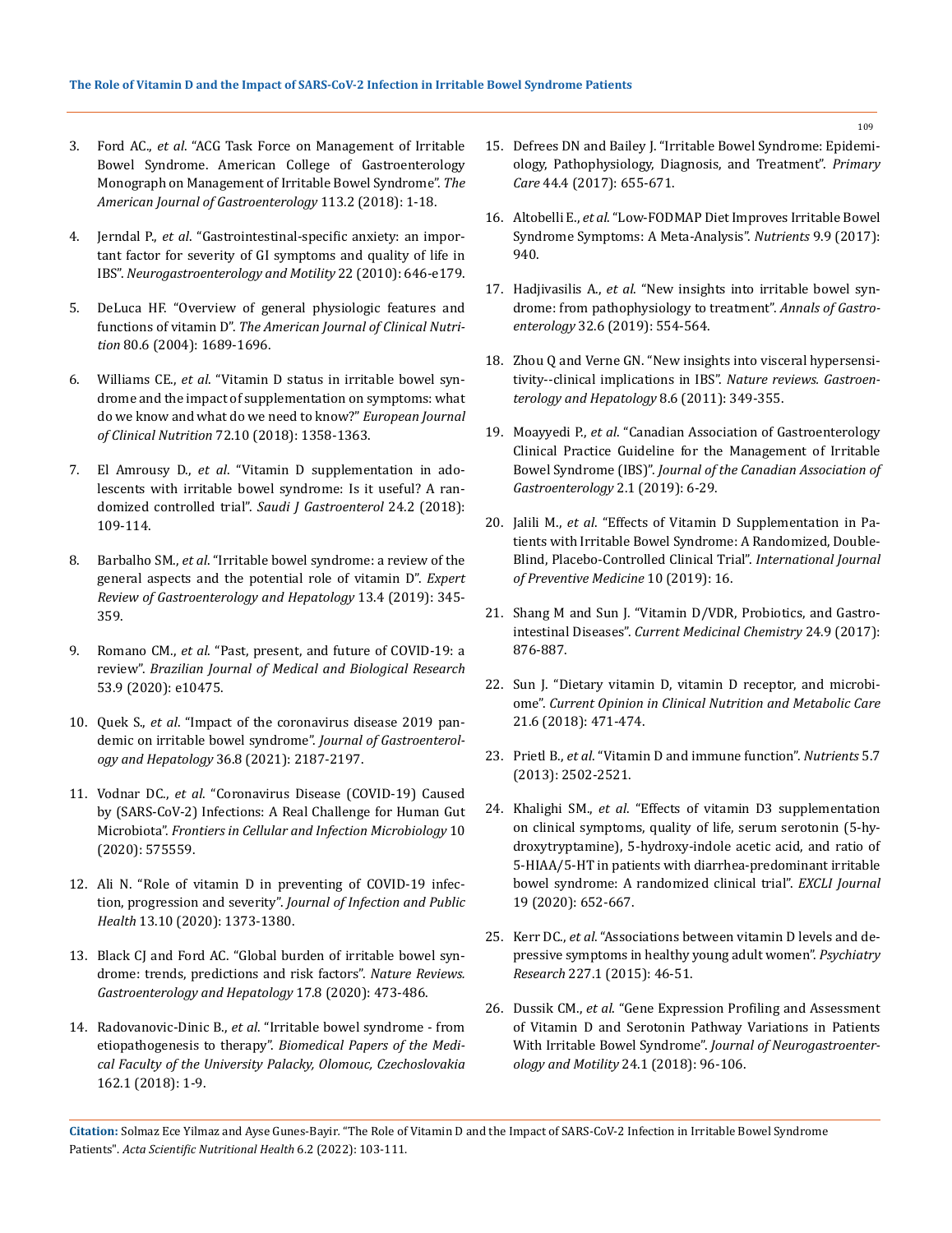- 27. [Holick MF and Chen TC. "Vitamin D deficiency: a worldwide](https://pubmed.ncbi.nlm.nih.gov/18400738/)  [problem with health consequences".](https://pubmed.ncbi.nlm.nih.gov/18400738/) *The American Journal of Clinical Nutrition* [87.4 \(2008\): 1080S-1086S.](https://pubmed.ncbi.nlm.nih.gov/18400738/)
- 28. [Holick MF. "Vitamin D deficiency".](https://pubmed.ncbi.nlm.nih.gov/17634462/) *New England Journal of Medicine* [357 \(2007\): 266-281.](https://pubmed.ncbi.nlm.nih.gov/17634462/)
- 29. Amrein K., *et al*[. "Vitamin D deficiency 2.0: an update on the](https://pubmed.ncbi.nlm.nih.gov/31959942/)  current status worldwide". *European [Journal of Clinical Nutri](https://pubmed.ncbi.nlm.nih.gov/31959942/)tion* [74.11 \(2020\): 1498-1513.](https://pubmed.ncbi.nlm.nih.gov/31959942/)
- 30. Holick MF., *et al*[. "Evaluation, treatment, and prevention of](https://pubmed.ncbi.nlm.nih.gov/21646368/)  [vitamin D deficiency: an Endocrine Society clinical practice](https://pubmed.ncbi.nlm.nih.gov/21646368/)  guideline". *[The Journal of clinical endocrinology and metabo](https://pubmed.ncbi.nlm.nih.gov/21646368/)lism* [96.7 \(2011\): 1911-1930.](https://pubmed.ncbi.nlm.nih.gov/21646368/)
- 31. [Institute of Medicine \(US\) Committee to Review "Dietary Re](https://www.ncbi.nlm.nih.gov/books/NBK56070/)[ference Intakes for Vitamin D" and Calcium, Ross AC, Taylor](https://www.ncbi.nlm.nih.gov/books/NBK56070/)  [CL, Yaktine AL, Del Valle HB \(eds\) Dietary Reference Intakes](https://www.ncbi.nlm.nih.gov/books/NBK56070/)  [for Calcium and Vitamin D". National Academies Press \(US\)](https://www.ncbi.nlm.nih.gov/books/NBK56070/)  [\(2011\).](https://www.ncbi.nlm.nih.gov/books/NBK56070/)
- 32. [Khayyat Y and Attar S. "Vitamin D Deficiency in Patients with](https://pubmed.ncbi.nlm.nih.gov/25960837/)  [Irritable Bowel Syndrome: Does it Exist?"](https://pubmed.ncbi.nlm.nih.gov/25960837/) *Oman Medical Journal* [30.2 \(2015\): 115-118.](https://pubmed.ncbi.nlm.nih.gov/25960837/)
- 33. Abbasnezhad A., *et al*[. "Association of Serum Vitamin D Con](https://pubmed.ncbi.nlm.nih.gov/30252633/)[centration With Clinical Symptoms and Quality of Life in Pa](https://pubmed.ncbi.nlm.nih.gov/30252633/)[tients With Irritable Bowel Syndrome".](https://pubmed.ncbi.nlm.nih.gov/30252633/) *Journal of the American College of Nutrition* [38.4 \(2019\): 327-333.](https://pubmed.ncbi.nlm.nih.gov/30252633/)
- 34. Nwosu BU., *et al*[. "Vitamin D status in pediatric irritable bowel](https://journals.plos.org/plosone/article?id=10.1371/journal.pone.0172183)  syndrome". *PloS One* [12.2 \(2017\): e0172183.](https://journals.plos.org/plosone/article?id=10.1371/journal.pone.0172183)
- 35. Khayyatzadeh SS., *et al*[. "Serum Transaminase Concentrations](https://www.karger.com/Article/Abstract/484634)  [and the Presence of Irritable Bowel Syndrome Are Associated](https://www.karger.com/Article/Abstract/484634)  [with Serum 25-Hydroxy Vitamin D Concentrations in Adoles](https://www.karger.com/Article/Abstract/484634)[cent Girls Who Are Overweight and Obese".](https://www.karger.com/Article/Abstract/484634) *Annals of Nutrition and Metabolism* [71.3-4 \(2017\): 234-241.](https://www.karger.com/Article/Abstract/484634)
- 36. [Lamberg-Allardt C. "Vitamin D in foods and as supplements".](https://pubmed.ncbi.nlm.nih.gov/16618499/)  *[Progress in Biophysics and Molecular](https://pubmed.ncbi.nlm.nih.gov/16618499/) Biology* 92.1 (2006): 33- [38.](https://pubmed.ncbi.nlm.nih.gov/16618499/)
- 37. Abbasnezhad A., *et al*[. "Effect of vitamin D on gastrointestinal](https://pubmed.ncbi.nlm.nih.gov/27154424/)  [symptoms and health-related quality of life in irritable bowel](https://pubmed.ncbi.nlm.nih.gov/27154424/)  [syndrome patients: a randomized double-blind clinical trial.](https://pubmed.ncbi.nlm.nih.gov/27154424/)  [Neurogastroenterology and motility".](https://pubmed.ncbi.nlm.nih.gov/27154424/) *The official journal of the [European Gastrointestinal Motility](https://pubmed.ncbi.nlm.nih.gov/27154424/) Society* 28.10 (2016): 1533- [1544.](https://pubmed.ncbi.nlm.nih.gov/27154424/)
- 38. Jalili M., *et al*[. "Co-Administration of Soy Isoflavones and Vi](https://journals.plos.org/plosone/article?id=10.1371/journal.pone.0158545)[tamin D in Management of Irritable Bowel Disease".](https://journals.plos.org/plosone/article?id=10.1371/journal.pone.0158545) *PloS One* [11.8 \(2016\): e0158545.](https://journals.plos.org/plosone/article?id=10.1371/journal.pone.0158545)
- 39. Jalili M., *et al*[. "Soy isoflavones and cholecalciferol reduce in](https://pubmed.ncbi.nlm.nih.gov/31677711/)[flammation, and gut permeability, without any effect on anti](https://pubmed.ncbi.nlm.nih.gov/31677711/)[oxidant capacity in irritable bowel syndrome: A randomized](https://pubmed.ncbi.nlm.nih.gov/31677711/)  clinical trial". *[Clinical Nutrition ESPEN](https://pubmed.ncbi.nlm.nih.gov/31677711/)* 34 (2019): 50-54.
- 40. Sprake EF., *et al*[. "Vitamin D3 as a novel treatment for irritable](https://pubmed.ncbi.nlm.nih.gov/23239770/)  [bowel syndrome: single case leads to critical analysis of pa](https://pubmed.ncbi.nlm.nih.gov/23239770/)tient-centred data". *[BMJ Case Reports](https://pubmed.ncbi.nlm.nih.gov/23239770/)* (2012).
- 41. Amani R., *et al*[. "Vitamin D3 Induced Decrease in IL-17 and](https://pubmed.ncbi.nlm.nih.gov/30246694/)  [Malondialdehyde, and Increase in IL-10 and Total Antioxidant](https://pubmed.ncbi.nlm.nih.gov/30246694/)  [Capacity Levels in Patients with Irritable Bowel Syndrome".](https://pubmed.ncbi.nlm.nih.gov/30246694/)  *Iranian [Journal of Immunology: IJI](https://pubmed.ncbi.nlm.nih.gov/30246694/)* 15.3 (2018): 186-196.
- 42. Tazzyman S., *et al*[. "Vitamin D associates with improved qual](https://pubmed.ncbi.nlm.nih.gov/26719813/)[ity of life in participants with irritable bowel syndrome: out](https://pubmed.ncbi.nlm.nih.gov/26719813/)comes from a pilot trial". *[BMJ Open Gastroenterology](https://pubmed.ncbi.nlm.nih.gov/26719813/)* 2 (2015): [e000052.](https://pubmed.ncbi.nlm.nih.gov/26719813/)
- 43. Abboud M., *et al*[. "The Health Effects of Vitamin D and Probi](https://www.mdpi.com/2072-6643/13/1/111)[otic Co-Supplementation: A Systematic Review of Randomized](https://www.mdpi.com/2072-6643/13/1/111)  [Controlled Trials".](https://www.mdpi.com/2072-6643/13/1/111) *Nutrients* 13.1 (2020): 111.
- 44. Oshima T., *et al*[. "Impacts of the COVID2019 pandemic on func](https://pubmed.ncbi.nlm.nih.gov/33197076/)[tional dyspepsia and irritable bowel syndrome: A population](https://pubmed.ncbi.nlm.nih.gov/33197076/)based survey". *[Journal of Gastroenterology and Hepatology Ad](https://pubmed.ncbi.nlm.nih.gov/33197076/)vance online publication* [36.7 \(2020\): 1820-1827.](https://pubmed.ncbi.nlm.nih.gov/33197076/)
- 45. Shah S., *et al*[. "Prevalence, Psychological Responses and Asso](https://pubmed.ncbi.nlm.nih.gov/33108569/)[ciated Correlates of Depression, Anxiety and Stress in a Global](https://pubmed.ncbi.nlm.nih.gov/33108569/)  [Population, During the Coronavirus Disease \(COVID-19\) Pan](https://pubmed.ncbi.nlm.nih.gov/33108569/)demic". *[Community Mental Health Journal](https://pubmed.ncbi.nlm.nih.gov/33108569/)* 57.1 (2021): 101- [110.](https://pubmed.ncbi.nlm.nih.gov/33108569/)
- 46. Alzahrani MA., *et al*[. "Coronavirus disease 2019 pandemic](https://pubmed.ncbi.nlm.nih.gov/33371119/)  [stress and its effects on irritable bowel syndrome patients in](https://pubmed.ncbi.nlm.nih.gov/33371119/)  Saudi Arabia". *Medicine* [99.51 \(2020\): e23711.](https://pubmed.ncbi.nlm.nih.gov/33371119/)
- 47. Kamp KJ., *et al*[. "Impact of COVID-19 on Individuals With Ir](https://pubmed.ncbi.nlm.nih.gov/33780216/)[ritable Bowel Syndrome and Comorbid Anxiety and/or De](https://pubmed.ncbi.nlm.nih.gov/33780216/)pression". *[Journal of Clinical Gastroenterology Advance online](https://pubmed.ncbi.nlm.nih.gov/33780216/) [publication](https://pubmed.ncbi.nlm.nih.gov/33780216/)* (2021).
- 48. Kopczyńska M., *et al*[. "Quality of life and depression in patients](https://pubmed.ncbi.nlm.nih.gov/30002768/)  with irritable bowel syndrome". *[Przeglad Gastroenterologicz](https://pubmed.ncbi.nlm.nih.gov/30002768/)ny* [13.2 \(2018\): 102-108.](https://pubmed.ncbi.nlm.nih.gov/30002768/)

**Citation:** Solmaz Ece Yilmaz and Ayse Gunes-Bayir*.* "The Role of Vitamin D and the Impact of SARS-CoV-2 Infection in Irritable Bowel Syndrome Patients". *Acta Scientific Nutritional Health* 6.2 (2022): 103-111.